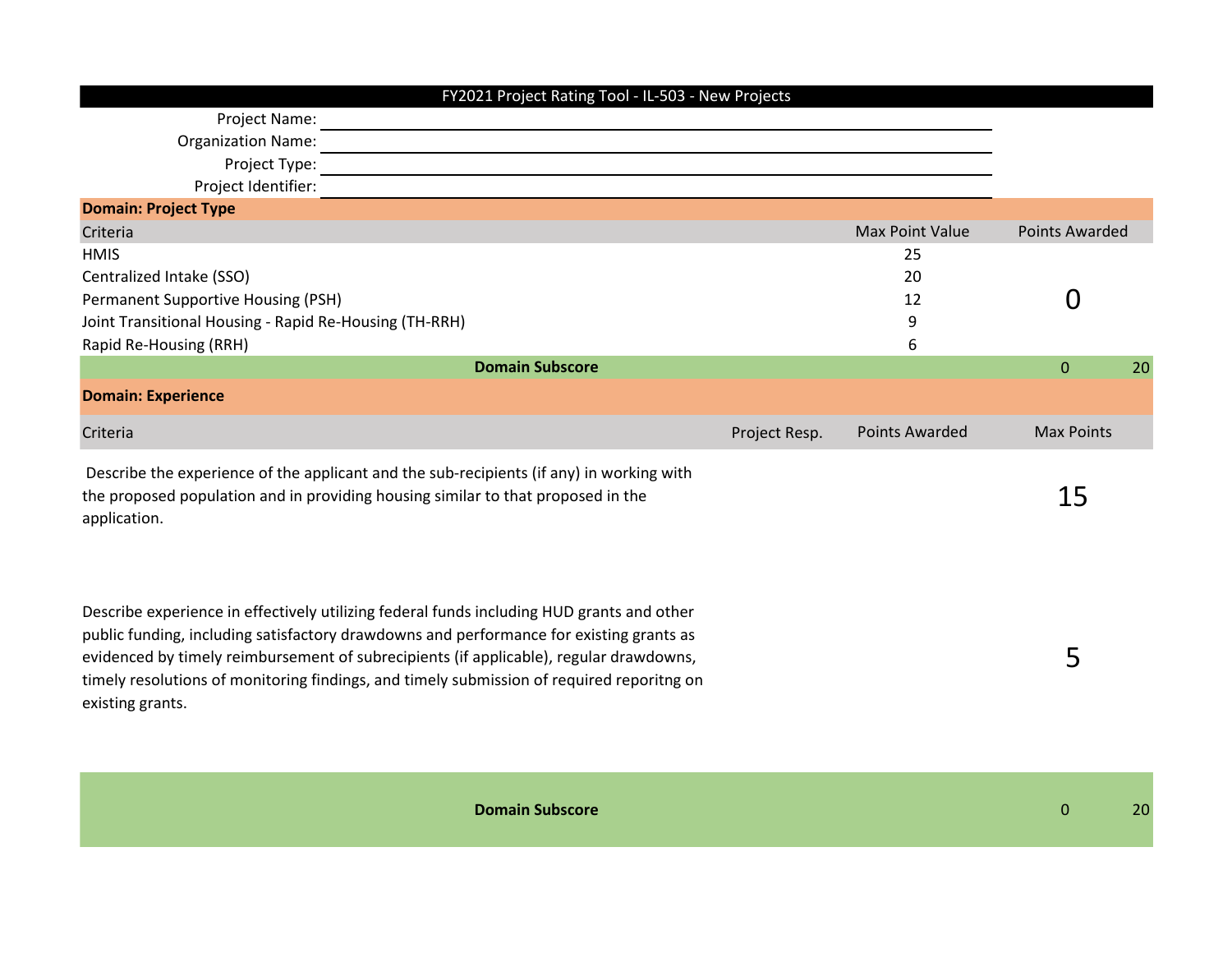| <b>Domain: Design of Housing &amp; Supportive Services</b>                                                                                                                                                                                                                                                                                                                                                                                                                                                                                                                                                                     |               |                       |                   |    |
|--------------------------------------------------------------------------------------------------------------------------------------------------------------------------------------------------------------------------------------------------------------------------------------------------------------------------------------------------------------------------------------------------------------------------------------------------------------------------------------------------------------------------------------------------------------------------------------------------------------------------------|---------------|-----------------------|-------------------|----|
| Criteria                                                                                                                                                                                                                                                                                                                                                                                                                                                                                                                                                                                                                       | Project Resp. | <b>Points Awarded</b> | <b>Max Points</b> |    |
| Extent to which the applicant 1) Demonstrates understanding of the needs of the clients to<br>be served; 2) Demonstrates that the type, scale, and location of the housing fit the needs<br>of the clients to be served; 3) Demonstrates that type and scale of the supportive services,<br>regardless of funding source, meets the needs of clients to be served; 4) Demonstrates<br>how clients will be assisted in obtaining mainstream benefits; 5) Establishes performance<br>measures for housing and income that are objective, measurable, trackable, and meet or<br>exceed any established by HUD or CSPH benchmarks. |               |                       | 15                |    |
| Describe the plan to assist clients to rapidly secure and maintain permanent housing that is<br>safe, affordable, accessible, and acceptable to their needs.                                                                                                                                                                                                                                                                                                                                                                                                                                                                   |               |                       | 5                 |    |
| Describe how clients will be assisted to increase employment and/or income and to<br>maximize their ability to live independently.                                                                                                                                                                                                                                                                                                                                                                                                                                                                                             |               |                       | 5                 |    |
| Project leverages health resources, including a parternship commitment with a healthcare<br>organization.                                                                                                                                                                                                                                                                                                                                                                                                                                                                                                                      |               |                       | 10                |    |
| <b>Domain Subscore</b>                                                                                                                                                                                                                                                                                                                                                                                                                                                                                                                                                                                                         |               |                       | $\mathbf{0}$      | 35 |
| <b>Domain: Financial Information</b>                                                                                                                                                                                                                                                                                                                                                                                                                                                                                                                                                                                           |               |                       |                   |    |
| Criteria                                                                                                                                                                                                                                                                                                                                                                                                                                                                                                                                                                                                                       | Project Resp. | <b>Points Awarded</b> | <b>Max Points</b> |    |
| When examining the price/household served, the cost is reasonable and cost-effective.                                                                                                                                                                                                                                                                                                                                                                                                                                                                                                                                          |               |                       | 5                 |    |
| Organization's most recent audit shows no exceptions to standard practices.                                                                                                                                                                                                                                                                                                                                                                                                                                                                                                                                                    |               |                       | 5                 |    |
| <b>Domain Subscore</b>                                                                                                                                                                                                                                                                                                                                                                                                                                                                                                                                                                                                         |               |                       | $\overline{0}$    | 10 |
| <b>Domain: Project Effectiveness</b>                                                                                                                                                                                                                                                                                                                                                                                                                                                                                                                                                                                           |               |                       |                   |    |
| Criteria                                                                                                                                                                                                                                                                                                                                                                                                                                                                                                                                                                                                                       | Project Resp. | <b>Points Awarded</b> | <b>Max Points</b> |    |
| Coordinated Entry Participation: Entries to project will exclusively come from CE referral<br>(or alternative system for DV Projects).                                                                                                                                                                                                                                                                                                                                                                                                                                                                                         |               |                       | 10                |    |
| Housing First and/or Low Barrier Implementation: Applicant commits to high fidelity to<br>housing first and has policies emphasizing Housing First approach.                                                                                                                                                                                                                                                                                                                                                                                                                                                                   |               |                       | 10                |    |
| <b>Domain Subscore</b>                                                                                                                                                                                                                                                                                                                                                                                                                                                                                                                                                                                                         |               |                       | 0                 | 20 |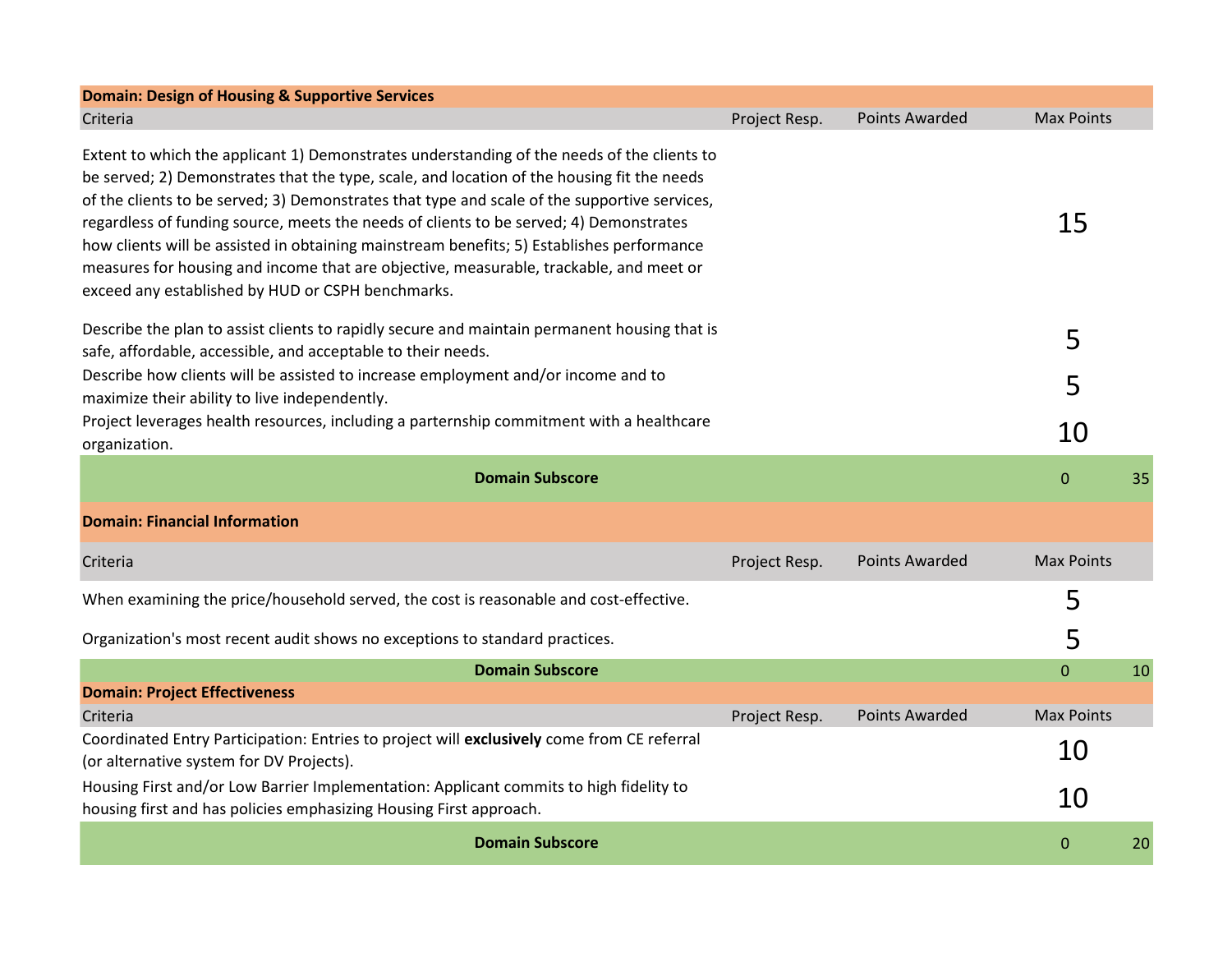| <b>Domain: Equity Factors</b>                                                                                                                                                       |                        |                        |                       |    |
|-------------------------------------------------------------------------------------------------------------------------------------------------------------------------------------|------------------------|------------------------|-----------------------|----|
| Criteria                                                                                                                                                                            | Project Resp.          | <b>Points Awarded</b>  | <b>Max Points</b>     |    |
| Recipient has under-represented individuals (BIPOC, LGBTQ+, etc) in managerial and<br>leadership positions (yes/no).                                                                |                        |                        | 10                    |    |
| Recipient's board of directors includes representation from more than one person with<br>lived experience (yes/no).                                                                 |                        |                        | 10                    |    |
| Recipient has reviewed internal policies and procedures with an equity lens and has a plan<br>for developing and implementing equitable policies that do not impose undue barriers. |                        |                        | 10                    |    |
| <b>Domain Subscore</b>                                                                                                                                                              |                        |                        | $\mathbf{0}$          | 30 |
| <b>Domain: Chronic Homelessness</b>                                                                                                                                                 |                        |                        |                       |    |
| Criteria: Does the project prioritize households that are chronically homeless?                                                                                                     |                        | <b>Max Point Value</b> | <b>Points Awarded</b> |    |
| Yes                                                                                                                                                                                 |                        | 10                     | 0                     |    |
| No                                                                                                                                                                                  |                        | 0                      |                       |    |
| <b>Domain Subscore</b>                                                                                                                                                              |                        |                        | $\mathbf{0}$          | 10 |
| <b>Domain: Population Served</b>                                                                                                                                                    |                        |                        |                       |    |
| Subdomain: Household Type                                                                                                                                                           |                        |                        |                       |    |
| Criteria                                                                                                                                                                            |                        | <b>Max Point Value</b> | <b>Points Awarded</b> |    |
| Households with Children                                                                                                                                                            |                        | 10                     |                       |    |
| <b>Single Females</b>                                                                                                                                                               |                        | 8                      | 0                     |    |
| <b>Single Males</b>                                                                                                                                                                 |                        | 6                      |                       |    |
| <b>Single Males or Females</b>                                                                                                                                                      | <b>Subdomain Score</b> | 4                      |                       |    |
| <b>Subdomain: Special Population</b>                                                                                                                                                |                        |                        | $\mathbf 0$           | 10 |
| Criteria                                                                                                                                                                            |                        | <b>Max Point Value</b> | <b>Points Awarded</b> |    |
| People with Disabilities                                                                                                                                                            |                        | 5                      |                       |    |
| Youth                                                                                                                                                                               |                        | 4                      |                       |    |
| <b>Victims of Domestic Violence</b>                                                                                                                                                 |                        | 3                      | 0                     |    |
| Veterans                                                                                                                                                                            |                        | $\overline{2}$         |                       |    |
| People who identify as gender non-conforming                                                                                                                                        |                        | 1                      |                       |    |
|                                                                                                                                                                                     | <b>Subdomain Score</b> |                        | $\mathbf 0$           | 5  |
| <b>Domain Subscore</b>                                                                                                                                                              |                        |                        | $\mathbf 0$           | 15 |